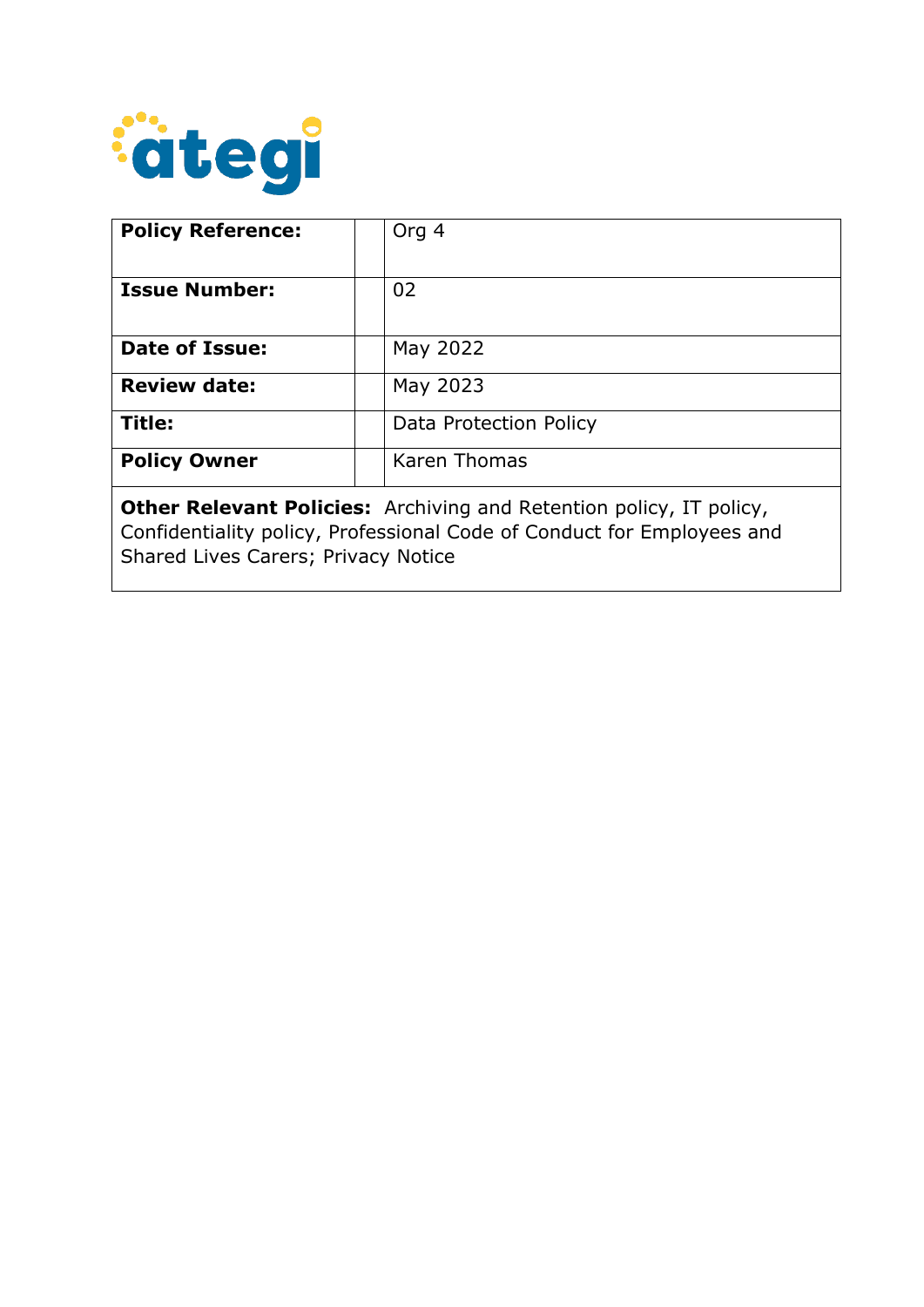Everyone has rights with regard to how their personal information is handled and data protection is about ensuring people can trust you to use their data fairly and responsibly.

This policy aims to respect those rights and provides a framework for ensuring that ategi meets its obligations under the UK General Data Protection Regulation (UK GDPR) and the Data Protection Act 2018 (DPA 18). It aims to prevent harm to those individuals we process data about by creating a responsibility for keeping the information as safe as possible.

Safety and providing quality services is at the heart of everything we do. It is very important to us that we keep all personal information that we hold safe and only use it in line with the data subject's wishes. We want everyone to be in control of their own data. There are no secrets when it comes to how we use data and we only process the information we need to support the work we do.

# *At ategi we require that personal data is:*

- Processed fairly, lawfully and in a transparent manner;
- Used only for limited, specified and stated purposes as outlined in our privacy statement;
- Adequate, relevant and limited to what is necessary;
- Accurate and, where necessary, kept up to date;
- Not kept for longer than is necessary; and
- Kept safe and secure.

# *The types of personal data we are required to handle relates to:*

- Employees (including agency staff)
- Volunteers (including trustees)
- The people we support and their relatives, next of kin or advocates
- People who are looking for support
- Carers, family linked carers and the people who live with them
- People who complain about our services
- Customers, suppliers and business contacts
- People who are interested in our work
- Visitors to our website

Any person in one of these categories is known and referred to as a data subject.

The information that belongs to them, which may be held on paper or on a computer or other media, is subject to certain legal safeguards specified in Data Protection Law which is in force at any given time ('the Law') and other regulations. The Law imposes restrictions on how we may use that information.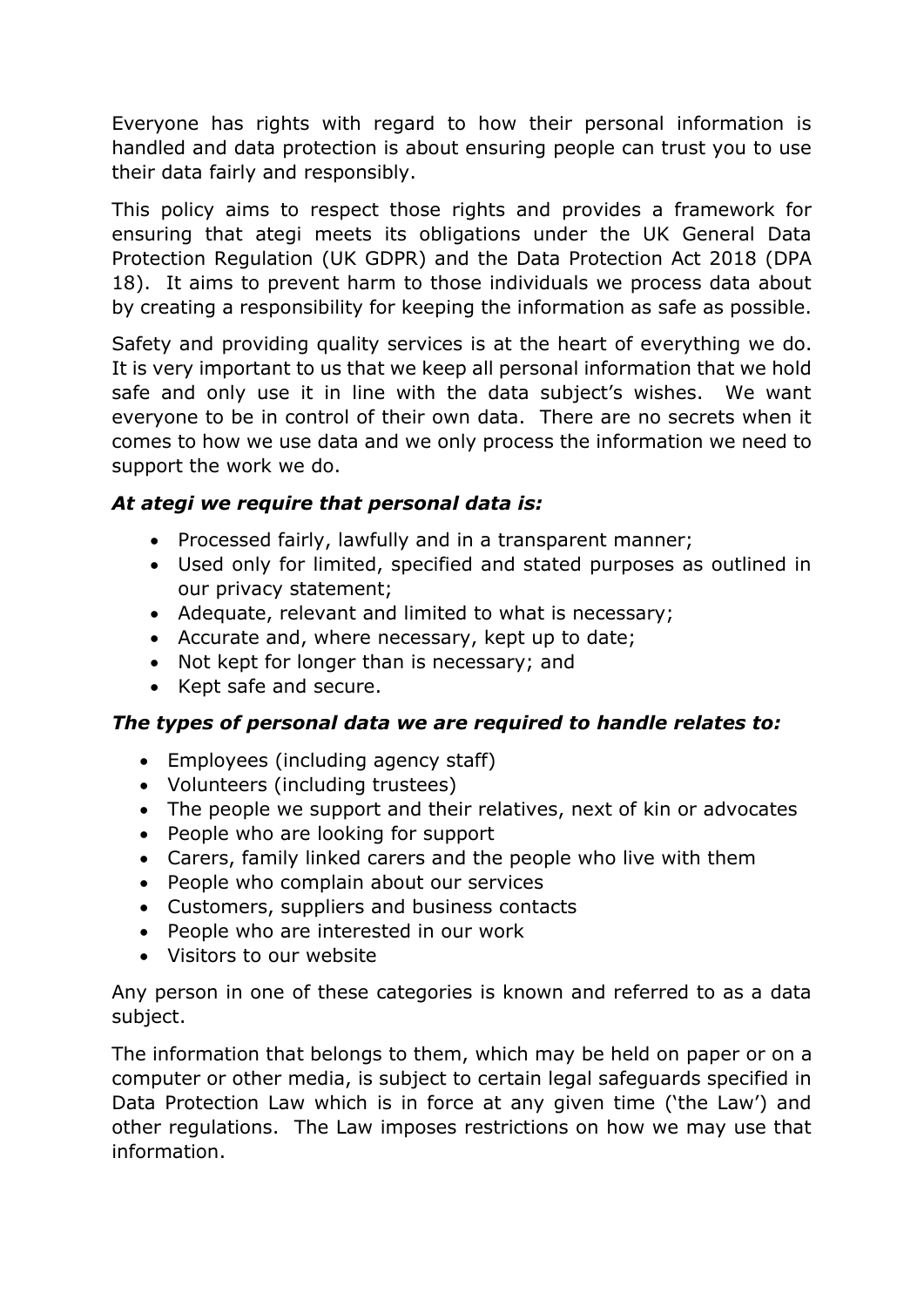# **Non-compliance**

Non-compliance with the Law could result in damage to the data subject and to ategi's reputation. It could also result in financial sanctions imposed by the regulator – the Information Commissioners Office (ICO).

This policy applies to all the processing of personal data carried out by ategi including processing carried out by employees (including those working casual hours, temporary, agency, volunteers or work experience), joint controllers, contractors and processors.

This policy does not form part of any employee contract of employment and it may be amended at any time.

Any breach of this policy will be taken seriously and may result in disciplinary action.

To meet our obligations, we put in place appropriate and effective measures to make sure we comply with data protection law.

Our staff have access to a number of policies, operational procedures and guidance to give them appropriate direction on the application of the data protection legislation.

# **Information covered by Data Protection Legislation**

The UK GDPR definition of "personal data" includes any information relating to an identified or identifiable natural living person.

Pseudonymised personal data is covered by the legislation, however anonymised data is not regulated by the UK GDPR or DPA 18, providing the anonymisation has not been done in a reversible way.

Some personal data is more sensitive and is afforded more protection, this is information related to:

- Race or ethnic origin;
- Political opinions;
- Religious or philosophical beliefs;
- Trade union membership;
- Genetic data;
- Biometric ID data;
- Health data;
- Sexual life and/or sexual orientation; and
- Criminal data (convictions and offences)

### **Our Commitment**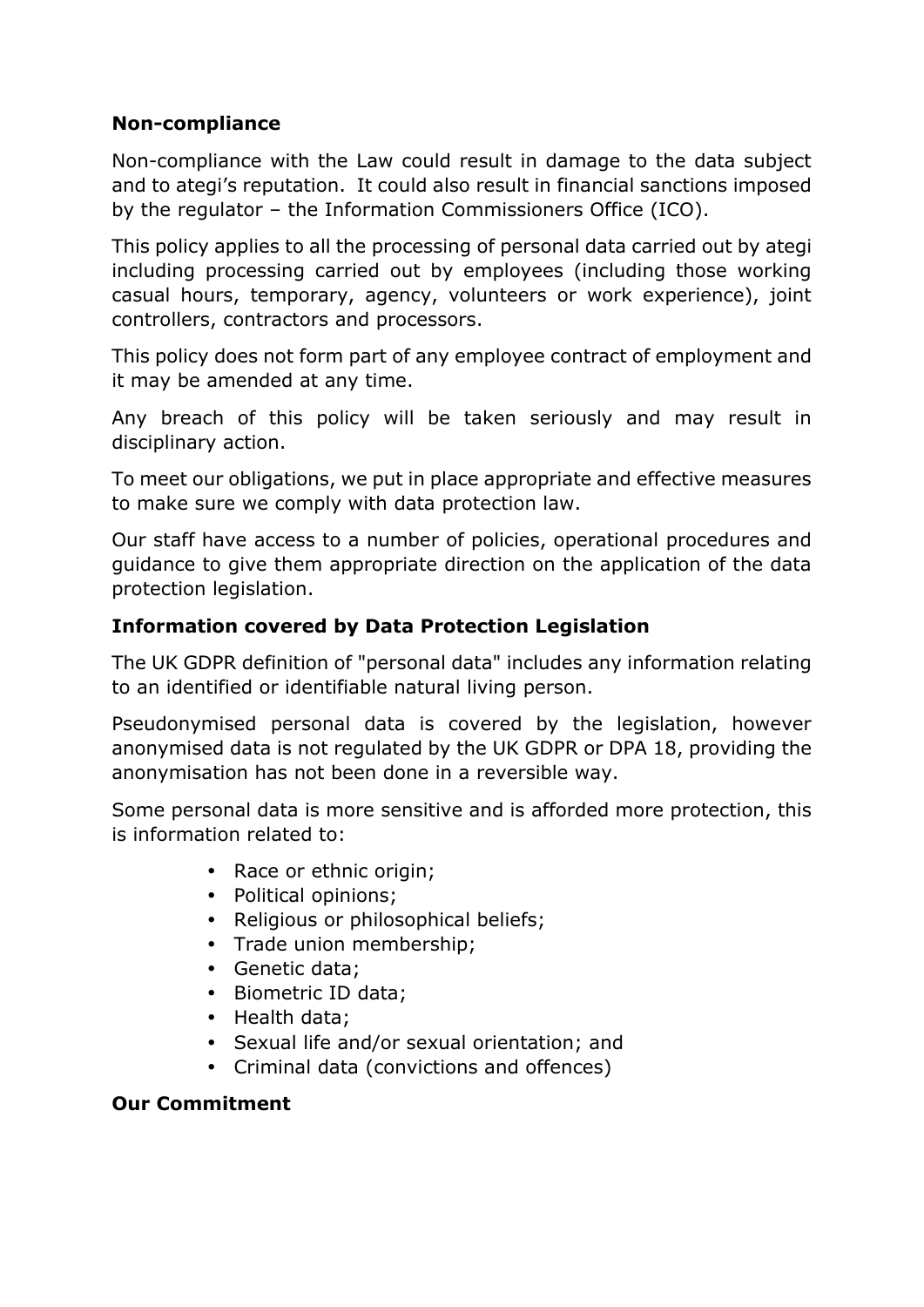ategi is committed to transparent, lawful, and fair proportionate processing of personal data. This includes all personal data we process about customers, staff or those who work or interact with us.

• *Information Asset Owners* – we assign an Information Asset Owner (IAO) to each information asset throughout the organisation, who together with a network of teams and staff with information management responsibilities aid the ICO in managing personal data and its associated risks.

• *Privacy Notices* - we publish a privacy notice on our website and provide timely notices where this is required. We track and make available any changes in our privacy notice.

• *Training* - we require all staff to undertake mandatory training on information governance and security which they re-take every year. In addition, all staff are required to attend a more detailed data protection training module as part of their induction.

• *Breaches* - we consider personal data breach incidents and have a reporting mechanism that is communicated to all staff. The DPO will assess whether we need to report breaches to the ICO as the Regulator of DPA. We take appropriate action to make data subjects aware if needed.

• *Information Rights* - we have a Data Protection Officer and clear processes to handle subject access requests and other information rights requests.

• *Data Protection by Design and Default* - we have a procedure to assess processing of personal data perceived to be high risk, that needs a Data Protection Impact Assessment (DPIA) carried out, and processes to assist staff in ensuring compliance and privacy by design is integral part to any product, project or service we offer.

• *Policies and Procedures* - we produce policies and guidance on information management and compliance that we communicate to staff.

• *Communications* - We have a clear communication plan which seeks to embed a culture of privacy and risk orientation.

• *Contracts* - Our Data Protection Officer oversees that our contracts are compliant with UK GDPR.

# **Individual Rights**

Individuals have the right to be informed about the collection and use of their personal data.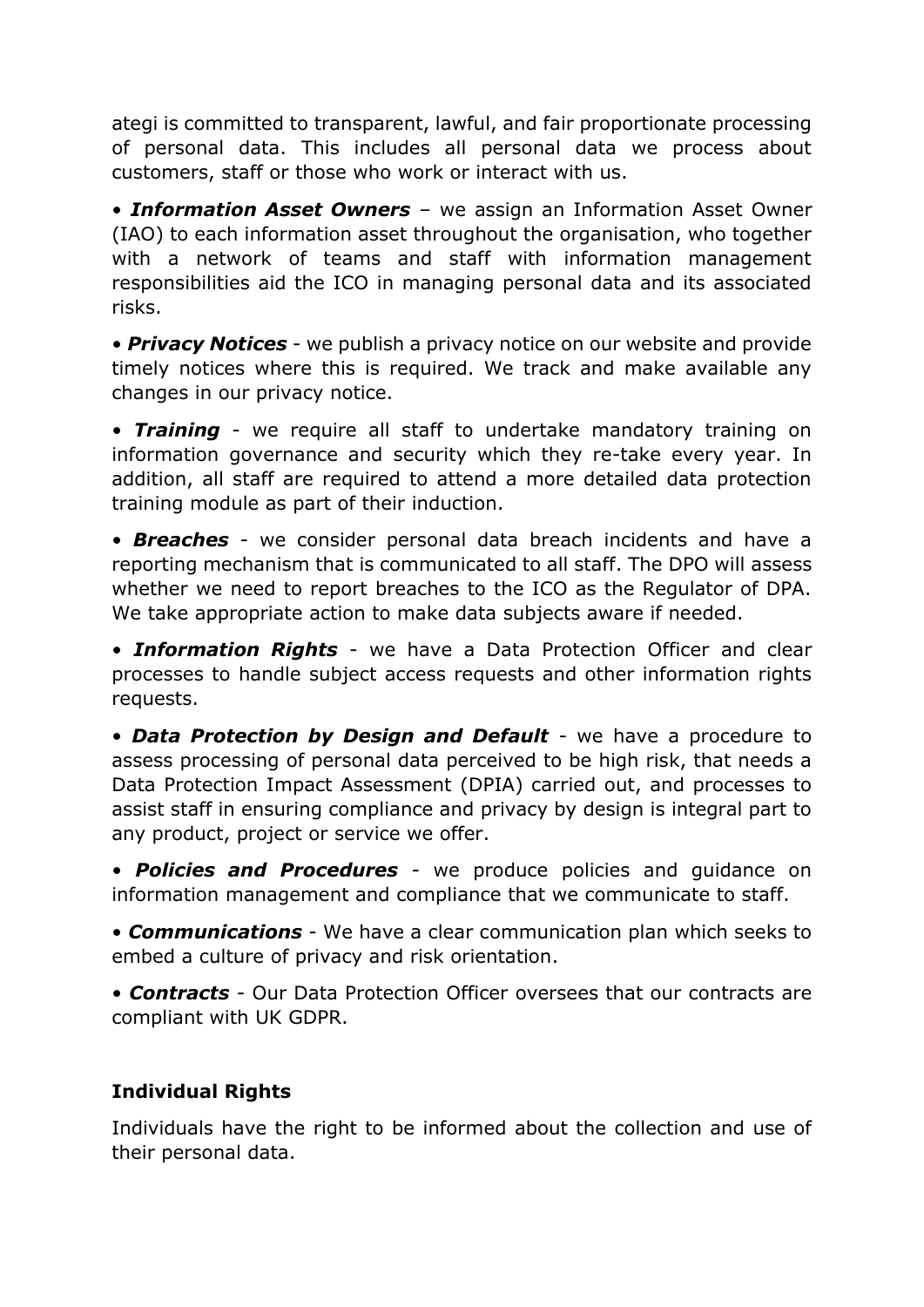All data subjects have the right to:

- *Be Informed* about how we use their data. We do this by providing a privacy notice on our website and at the point of collecting your data.
- *Have personal data corrected if it is inaccurate.* Any individual can make a request verbally or in writing and we have one calendar month to respond. We can refuse to comply with a request for rectification if the request is excessive, taking into account whether the request is repetitive in nature.
- *Object to the processing of personal data.* This right only applies in certain circumstances and all requests should be made directly to our data protection officer.
- *Have personal data erased.* This is also known as the 'right to be forgotten'. An individual can make a request verbally or in writing and we have one calendar month to respond. This right only applies in certain circumstances and all requests should be made directly to our data protection officer.
- *Restrict the processing of personal data.* An individual can make a request verbally or in writing and we have one calendar month to respond. This right only applies in certain circumstances and all requests should be made directly to our data protection officer.
- *Request access to their personal data and information.* An individual may exercise their legal right to access information by making a 'Subject Access Request' (SAR) at any time.

An individual wishing to make a SAR should do so using a Subject Access Rest Form, sending the form to our Data Protection Officer. If you are requesting information on behalf of another individual we will require proof that you are acting with the authorisation of the data subject which includes a signed authorisation confirming the data subject's consent and evidence of the identity of the data subject.

Responses to SARS must normally be made within one month of receipt, however, this may be extended by up to two months if the SAR is complex and/or numerous requests are made. If such additional time is required, the data subject will be informed.

All SARS received shall be handled by our Data Protection Officer.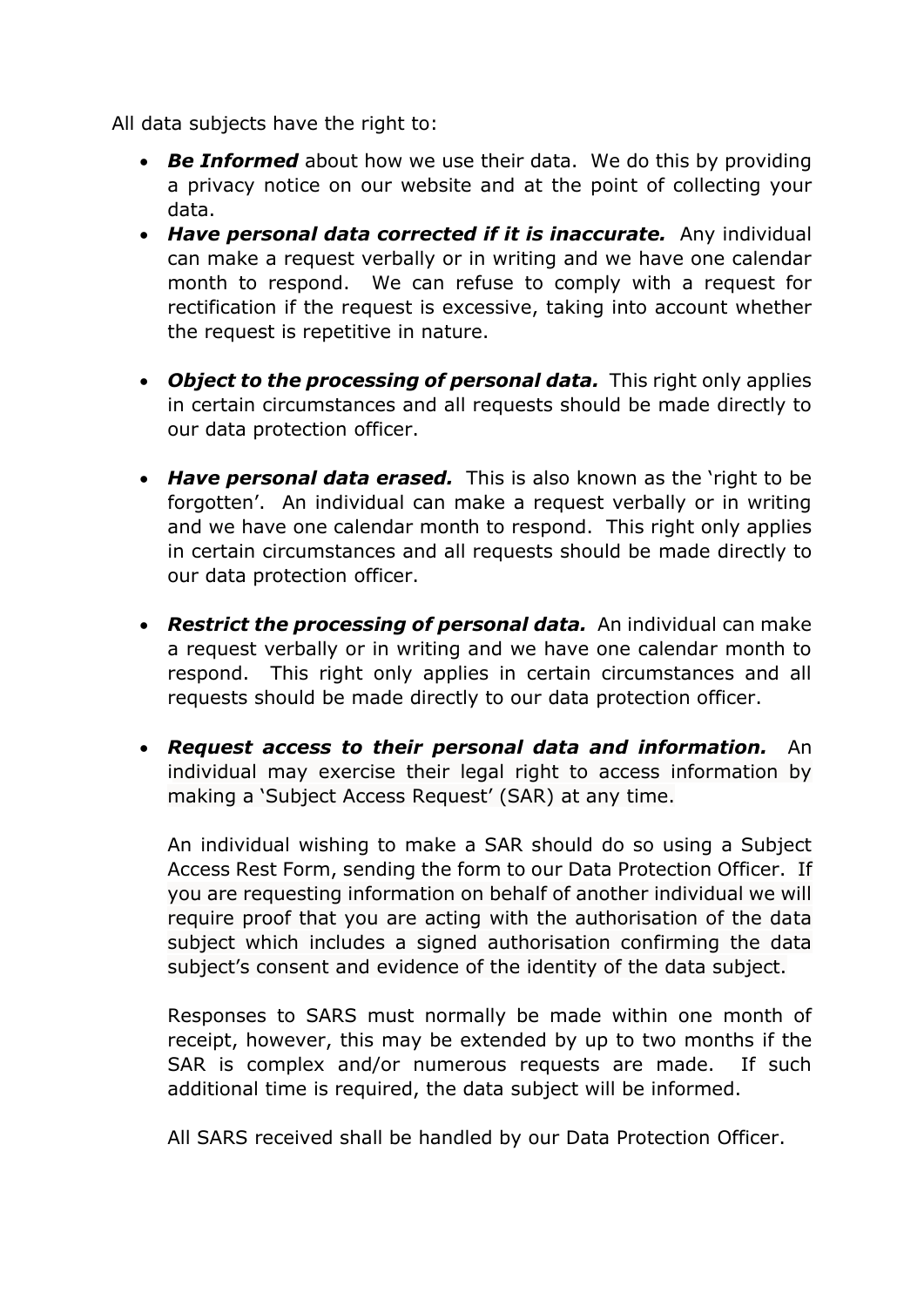We do not charge a fee for the handling of normal SARs but reserve the right to charge reasonable fess for additional copies of information that have already been supplied and for requests that are manifestly unfounded or excessive, particularly if requests are repetitive.

#### **Data Protection by Design and Default**

Data Protection Law requires us to put in place appropriate technical and organisational measures to implement the data protection principles effectively and safeguard individual rights.

This is 'data protection by design and by default'.

Identifying data protection risks at an early stage, and taking subsequent measure to address those risks, will help ategi to comply with the requirements of Data Protection Law.

Ategi is committed to considering data protection issues when designing and implementing systems, services, products and business practices. We will do this by asking project leads to follow our internal data protection procedures.

In doing so, we will make sure that data protection is considered at the earliest possible stage helping us to:

- Anticipate risks events before they occur, and take steps to prevent harm to individuals;
- Only process the personal data that we need to;
- Ensure that personal data is automatically protected in any IT system, service, product, and/or business practice, so that individuals should not have to take any specific action to protect their privacy;
- Adopt a 'plain language' policy for any public documents so that individuals easily understand what we are doing with their personal data;
- Provide individuals with tools so they can determine how we are using their personal data;
- Offer strong privacy defaults, user-friendly options and controls, and respect user preferences;
- Only use data processors that provide sufficient guarantees of their technical and organisational measures for data protection by design;
- Make sure that we only use designers and manufacturers who take data protection issues into account when using other systems, services or products in our processing activities; and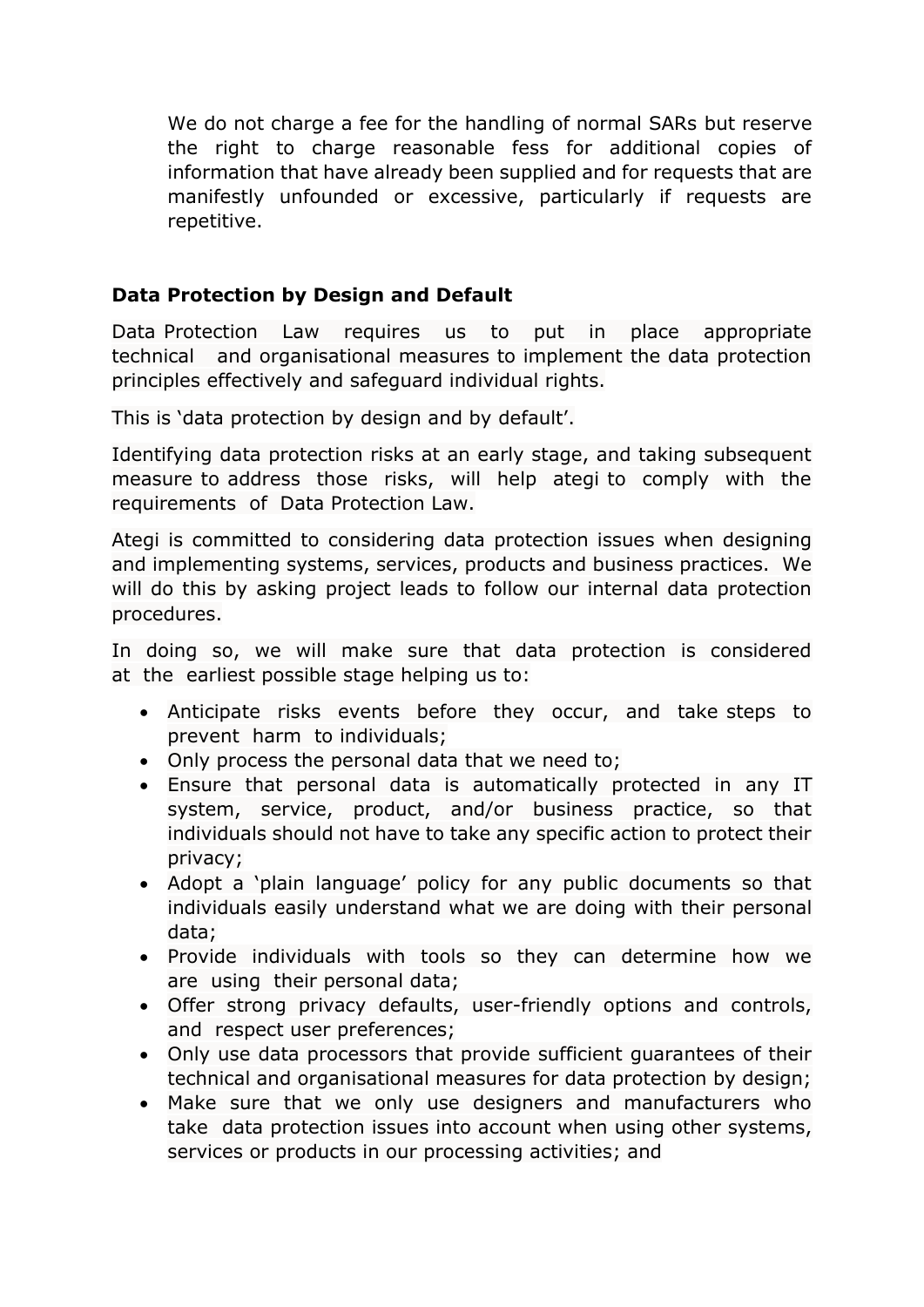Use privacy-enhancing technologies (PETs) to assist us in complying with our data protection by design obligations.

#### **Roles and Responsibilities**

- The **Board** has overall responsibility for ensuring that the organisation complies with its legal obligations.
- The **Data Protection Officer (DPO)** is primarily responsible for advising on and assessing our compliance with the DPA and UK GDPR and making recommendations to improve compliance. Other responsibilities include:
	- Briefing the board on the organisation's legal obligations;
	- Reviewing data protection practices across ategi;
	- Reviewing and updating policies and procedures;
	- Advising employees on data protection issues;
	- Ensuring that data protection training takes place;
	- Ensuring notifications to the ICO;
	- Handing subject access requests;
	- Reporting data breaches:
	- Approving unusual or controversial disclosures of personal data;
	- Approving data protection clauses in organisational contracts;
	- Approving Data Protection Impact Assessments.

The DPO is Lauren Osman at Modern Governance Solutions Limited, and she can be contacted at [lauren.osman@moderngovernancesolutions.co.uk.](mailto:lauren.osman@moderngovernancesolutions.co.uk)

 The **Senior Information Asset Owner (SIRO)** owns the overall risk arising from the processing personal data by ategi.

Our SIRO is our Chief Executive Officer, Kate Allen, and she can be contacted at KateA@ategi.co.uk.

- **Department Heads** are responsible for monitoring their own compliance with ategi policies and procedures and reporting back to the DPO if they have any queries or concerns. Additional key responsibilities are outlined in our procedures.
- **Employees and Volunteers** are required to read, understand, accept and follow our policies and procedures relating to data protection and account for them when handling personal data in the course of their work.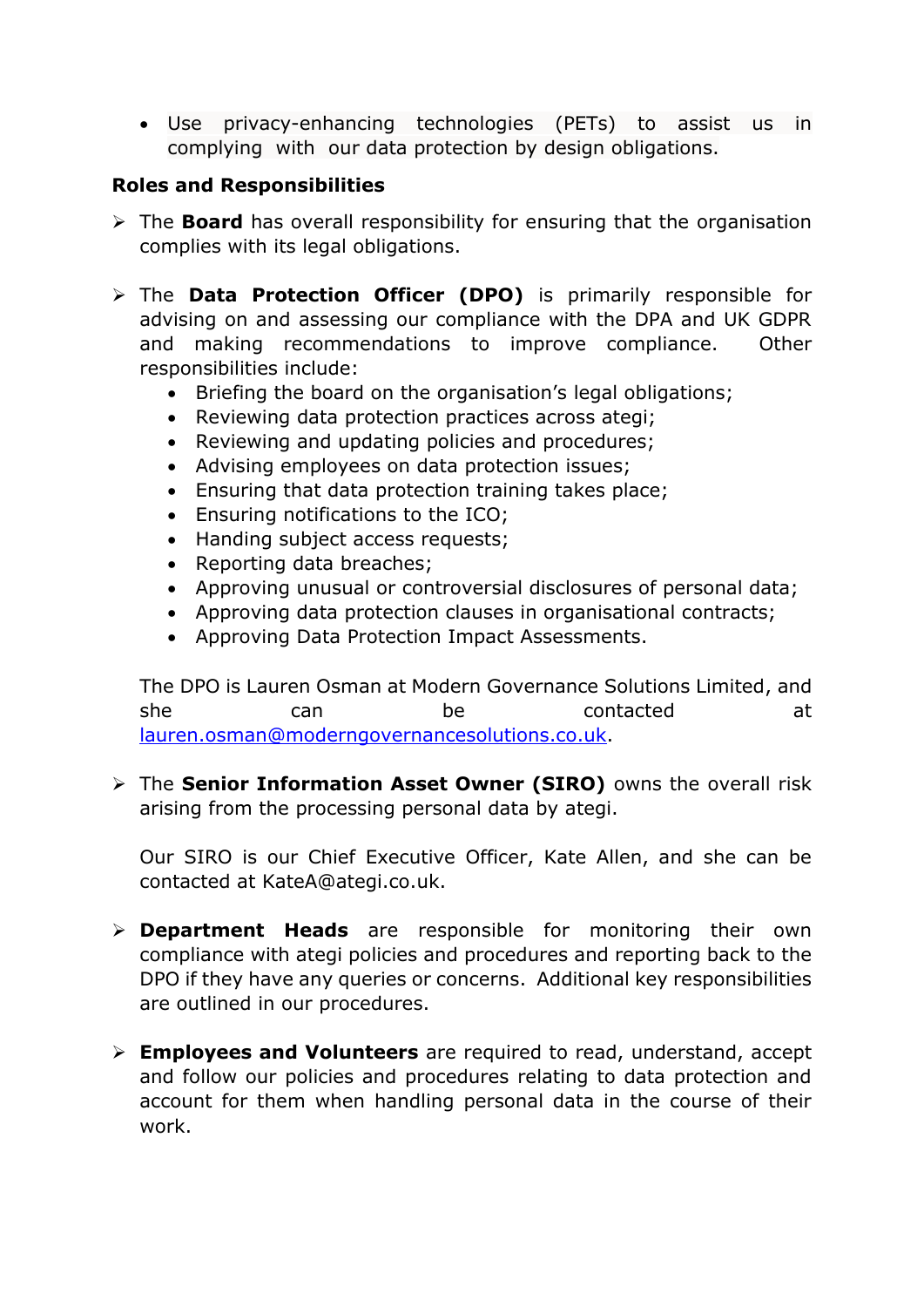Monitoring Compliance with this policy will be monitored via the DPO and the responsible teams reporting to the board.

## **Definitions**

**'Consent'** means the consent of the data subject which must be a freely given, specific, informed and unambiguous indication of the data subject's wishes by which they (by a statement or by a clear affirmative action) signify their agreement to the processing of the personal data relating to them.

**'Data Controller'** means the organisation (or individual) which, either alone or jointly with another organisation (or individual) decides why and how to process personal data.

The Controller is responsible for compliance with the DPA and GDPR.

**'Data Processor'** means a person or organisation which processes personal data on behalf of a data controller.

**'Data Protection Legislation'** means all applicable data protection and privacy laws including, but not limited to, the retained EU law version of the General Data Protection Regulation (the "UK GDPR"), as it forms part of the law of England and Wales, Scotland and Northern Ireland by virtue of Section 3 of the European Union (Withdrawal) Act 2018, the Data Protection Act 2018, the Privacy and Electronic Communications Regulations 2003 as amended and any successor legislation.

**'Data Subject'** means a living, identified or identifiable individual about whom the Data Controller holds personal data.

**'EEA'** means the European Economic Area consisting of all EU member states.

**'Personal data'** means any information relating to an identifiable living individual who can be identified from that data or from that data and other data.

This includes not just being identified by name but also by any other identifier such as ID number, location data or online identifier, or being singled out by any factors specific to the physical, physiological, genetic, mental, cultural or social identity of the individual.

**'Personal Data Breach'** means a breach of security leading to the accidental or unlawful destruction, loss, alteration, unauthorised disclosure of, or access to Personal Data transmitted, stored, or otherwise processed.

**'Processing'** means anything that is done with personal data, including collection, storage, use, disclosure, and deletion.